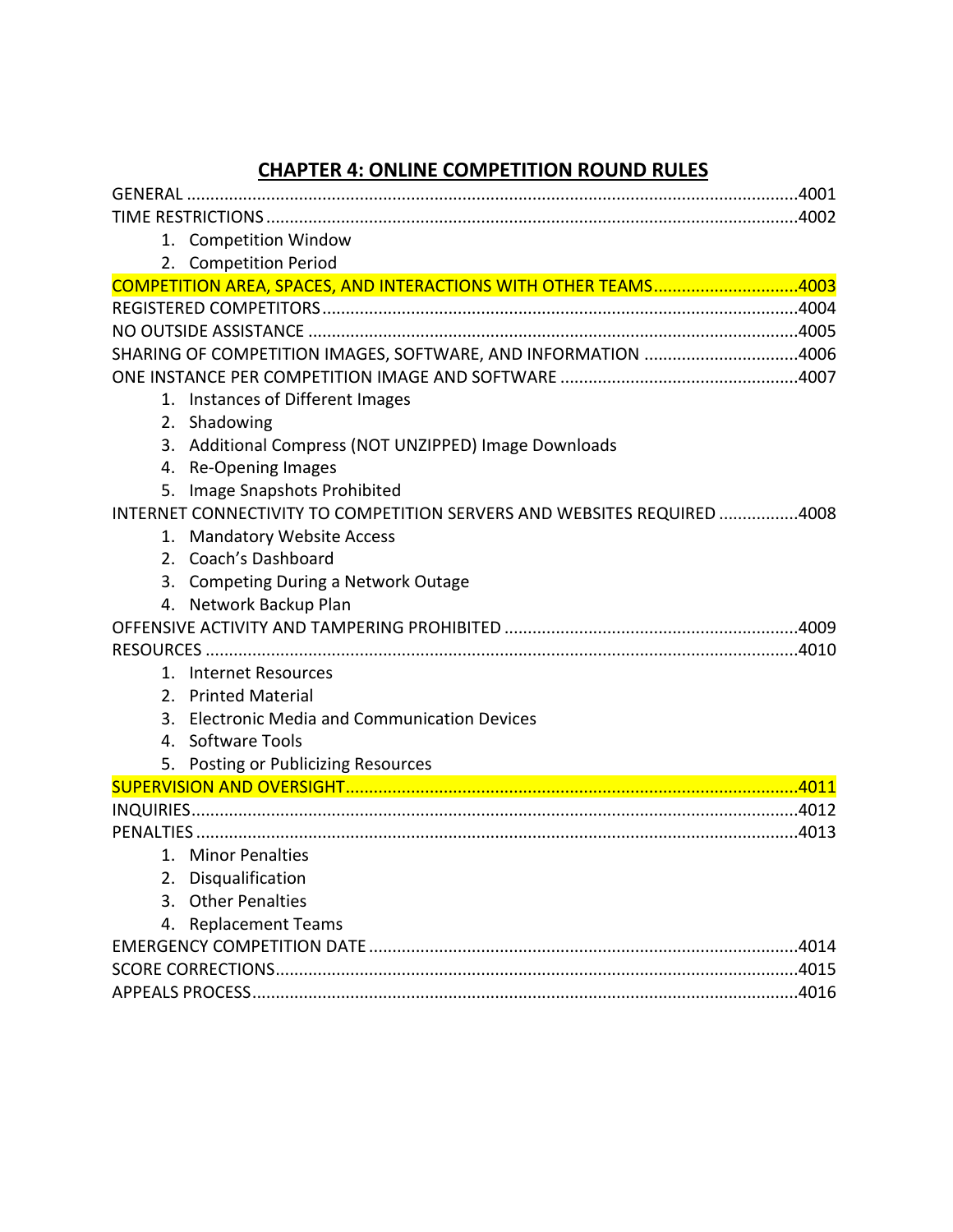**4001. GENERAL**. CyberPatriot operates under the premise that all coaches, mentors, team assistants, and competitors conduct themselves with the highest ethical standard. The following rules have been instituted to prevent the perception of misconduct that would jeopardize the integrity of the competition and ensure a fair and equitable competition between all teams. Coaches are encouraged to work with the CyberPatriot Program Office to resolve questions regarding these rules before the competition. The following rules apply throughout the CyberPatriot competition season, to include competitions and events outside of competition rounds that involve CyberPatriot images or tasks. Violation of any of the rules in this chapter may lead to penalties (see Paragraph 4013).

## **4002. TIME RESTRICTIONS**

1. **Competition Round.** A competition round is defined as the scheduled contiguous dates the competition is held, in which the competition challenges are exactly the same. The competition round normally is conducted around a weekend. A competition round is further divided into windows and periods.

2. **Competition Window**. A competition window is the specified time that the competition is conducted during a competition round, specifically the hours where the server is turned on allowing teams to compete. There are normally several competition windows in each round. Teams shall not compete outside of the specified competition windows designated for each round.

3. **Competition Period**. The competition period begins when a team successfully opens their first image within a round's competition window and lasts for **six consecutive hours**, regardless of the image or team running time indicated on the image Scoring Report page.

The following rules govern the competition period. For CyberPatriot XIV, these rules apply to all teams to include teams with competitors competing from home or other facilities.

a. A team shall have only one competition period (6 hours) to complete *ALL* challenges and tasks during an online competition round.

b. A team's competition period shall not begin before a competition round begins or continue after a competition round ends.

c. The six consecutive-hour period begins when a team's first image is opened in a VMware product. It does not begin when the Unique Identifier is entered.

d. Teams shall begin their Cisco Networking Challenge and other challenges only after the first image is opened. Teams shall end all challenges and tasks before the end of the team's six consecutive-hour competition period.

e. Teams are not allowed to open an image or competition challenge for any reason before they are ready to compete in the competition round. No "sneak peeks," or tests of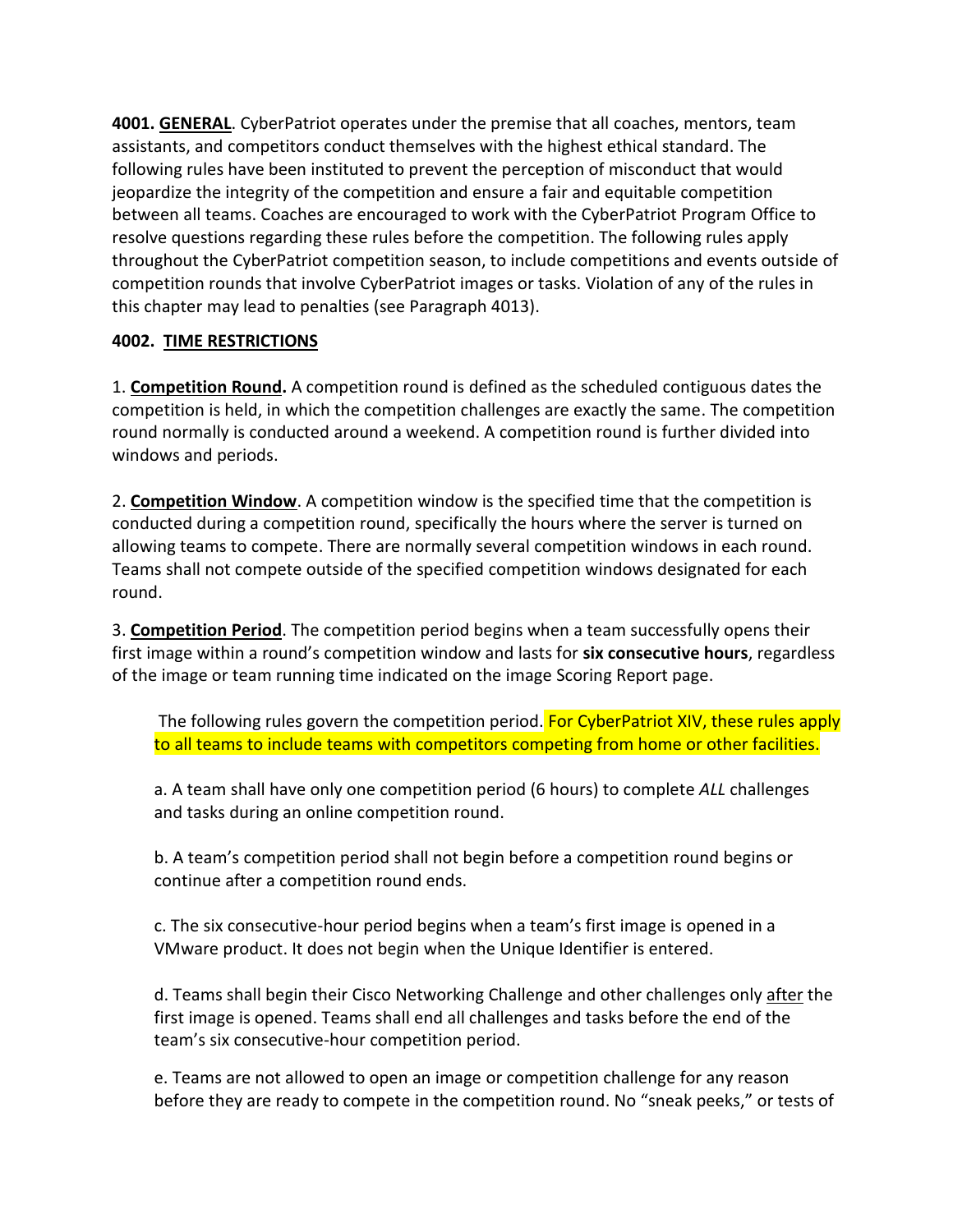the competition software are allowed outside of downloading images, verifying their checksums, and using the provided connection test software.

f. The times on the Scoring Report page are for reference purposes only. It is the responsibility of the team to ensure that *ALL* work, including the Cisco Networking Challenge, is completed at the end of the six consecutive-hour period that begins when the *FIRST* image is opened.

g. Technical issues affecting a team's performance will not result in extra time unless the issue is competition-wide.

 h. The coach is responsible for obtaining the team's Unique Identifier and Cisco Networking Challenge login credentials from the coach's dashboard at [www.uscyberpatriot.org.](http://www.uscyberpatriot.org/) If the coach's dashboard is not available, coaches must contact the CyberPatriot Operations Center to receive their Unique Identifier and login credentials. They will not be emailed as part of the competition emails. It is recommended that coaches secure this information as part of preparing for the round.

i. **Unique Identifier Required.** Entering a unique identifier in the Set Unique Identifier utility shall be the team's first action when opening an image after clicking the CyberPatriot Competitor's Agreement. The unique identifier used must be the one provided to a team on the coach's dashboard and shall be validated with the scoring server. The Unique Identifier is a 12-digit alphanumeric hash and is not the team number (i.e., not 14-XXXX). Unique Identifiers will not be part of competition emails to teams but will be found on the coach's dashboard at [www.uscyberpatriot.org.](http://www.uscyberpatriot.org/)

 j. The coach is responsible for checking his or her team's tier at the beginning of each round to ensure that their team is using the correct images and completing the appropriate competition tasks.

**4003. COMPETITION AREA, SPACES, AND INTERACTIONS WITH OTHER TEAMS**. The competition area is the location where competitors of one or more teams compete (e.g., school, home, multipurpose room, computer lab). A competition space is a location where one team competes within a competition area. The competition space can be physical or virtual. During their competition periods, team members of different teams competing in the same competition area shall not communicate with members of the other teams. Independent observers monitoring the competition must not communicate with or interrupt the competitors, or otherwise threaten the integrity of the competition or safety of the competitors.

1. Teams or their team members, Coaches, or Mentors not competing may not observe other teams competing in physical or virtual competition spaces. This rule applies to teams that have already competed, are competing, or will compete later. In the case of a safety issue, where teams not competing must be in the same area as a competing team, Coaches must take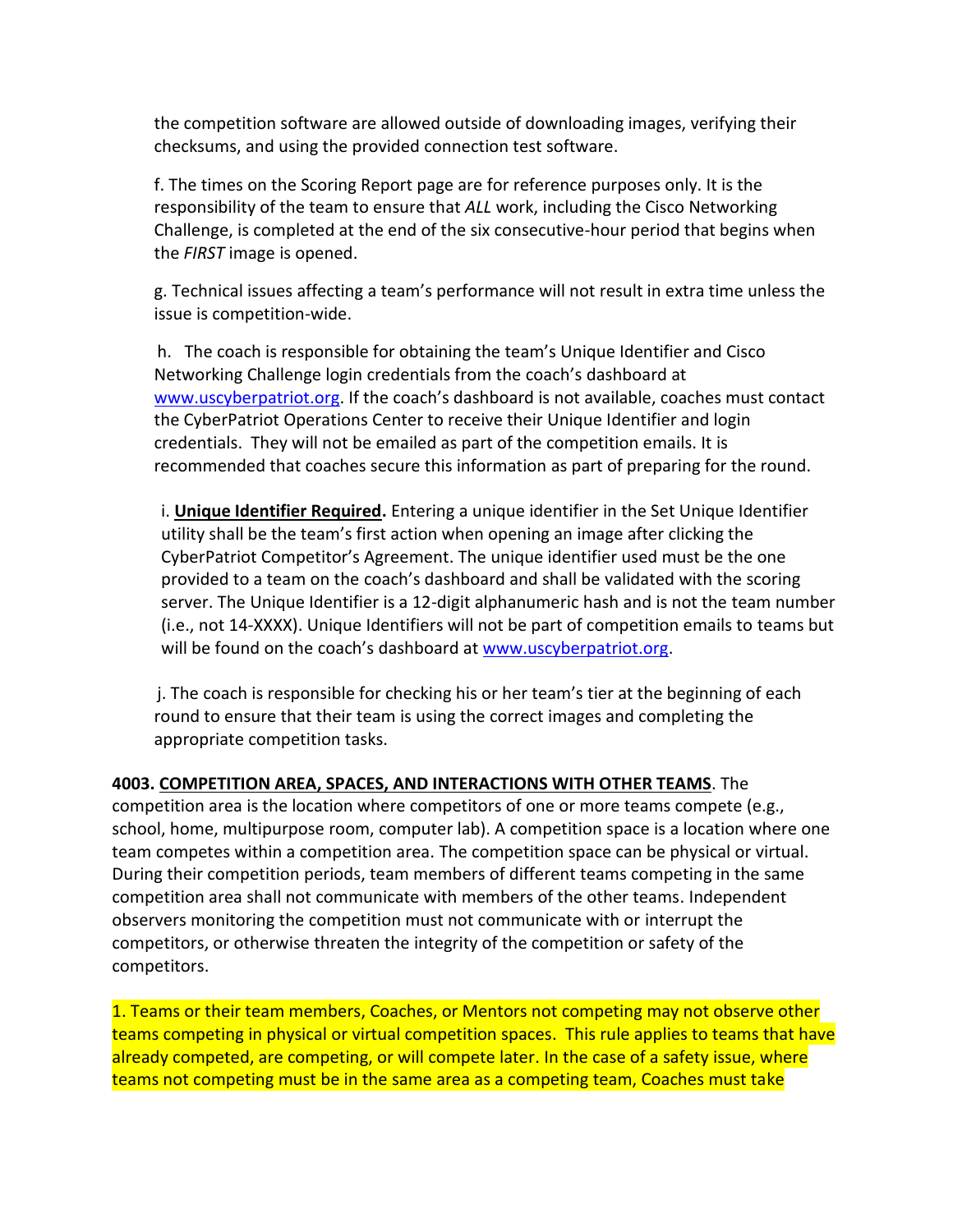reasonable precautions to obscure from view and limit the hearing of discussions of the competing team.

2. Teams (competitors, coaches, and mentors) shall not attempt to learn another team's competition information from the other team's members, their communications, data, documents, or systems.

3. For CyberPatriot XIV, to give coaches flexibility due to COVID-19 safety concerns, teams may compete in the following locations.

- Teams may compete in person as a group in the same competition period.
- Team members may compete as a team distributed at homes or facilities in the same competition period.
- Teams may compete as a hybrid of in-person or distributed at homes or facilities in the same competition period.

**Note: In all cases, a team's competitors shall all compete in the same competition period.**

**4004. REGISTERED COMPETITORS**. Only the competitors REGISTERED with a team shall compete with that team.

1. Only teams that have been verified by their verification official and approved by the CyberPatriot Program Office are eligible to compete. Coaches who have not been verified and approved will not receive competition-related emails.

2. No fewer than two and no more than five competitors may compete at a time.

3. A team's sixth registered competitor may be substituted for any of the two to five competing competitors at the coach's discretion. Once a substitution is made, the competitor that has been removed from the competition may not return in that round. See Paragraph 4005 for rules concerning team members who are not competing.

4. Teams that do not have all of their competitors registered by the deadline will not receive competition-related emails for subsequent competition rounds.

**4005**. **NO OUTSIDE ASSISTANCE**. Competitors are responsible for their team's performance during the competition and may not receive or request assistance outside of their team's competitors. Once a competition period begins, coaches, mentors, team assistants, competitors on other teams, and other non-team members shall not coach, assist, collaborate, or advise competitors until the completion of the competition period.

1. Competitors on a team who are not competing (e.g., sixth member of a team, substitute, alternate) may observe the competition. They shall not advise or assist the team or be advised on the competition by coaches, mentors, or non-team members until the competition period has ended.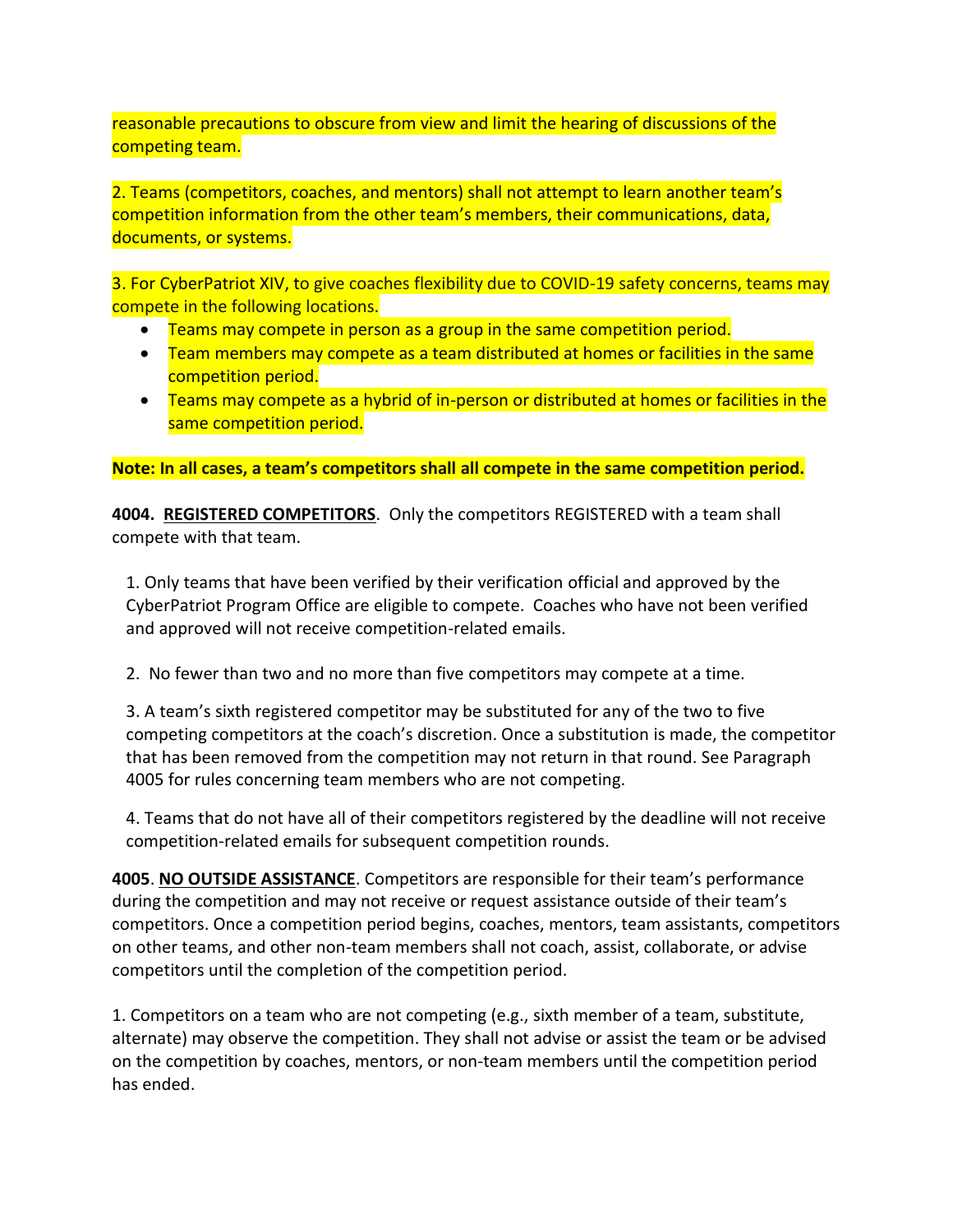2. Outside assistance includes direct and indirect advice, suggestions, hands-on assistance, and electronic communication such as email, blogs, forums, Yahoo Answers, questions and answers websites, and other social media. That is, questions may not be posted to any website. However, answers to questions may be queried to address issues encountered during the competition. Coaches, mentors, and team assistants may only assist teams with:

- a. Administrative issues before the image is opened.
- b. Entering the Unique Identifier and Cisco Networking Challenge login credentials.
- c. Timekeeping.

d. Local area network outages and other connectivity issues that occur outside the competition image.

- e. Issues with the host system unrelated to the competition image itself.
- f. Dangerous or threatening situations that require adult intervention.
- g. Maintaining the team's saved scoring data at the end of the competition period.

#### **4006**. **SHARING AND ACCESSING OF COMPETITION IMAGES, SOFTWARE, DOCUMENTATION,**

**AND INFORMATION.** Coaches are entrusted with competition round images, documents, and software and should treat them as examination material. Therefore, coaches shall control images, passwords, and other competition information so that competitors and others may use them only in the team's competition space or competition area.

For CyberPatriot XIV, Coaches may also distribute competition images, software, documentation, and information to their teams if the competitors are competing from home or other facilities. Coaches are responsible for controlling the distribution of images, software, documentation, and information directly to their team and shall not delegate the responsibility to the competitors.

Team members shall not seek, search for, request, copy, or use answers to competition challenges that were not created by one of their team members. Competitors shall share images and other information *only* with their team to avoid giving a competitive advantage to other teams.Furthermore, participants shall:

1. Structure a competition space or procedures in the competition area so that other teams' competitors may not gain useful information or a competitive advantage. In competition areas where competition spaces are in separate rooms, a team's competitors may not enter another team's room, except for competitor safety, health, or protection.

For CyberPatriot XIV, this rule applies when a team is distributed at a home or other facility. Coaches must ensure that their team's competition spaces meet this requirement if competitors from other teams compete in the same home or facilities.

2. For CyberPatriot XIV, teams are not required to have only a single connection to each image. Console logins, RDP, SSH, etc., may be used to connect to the image. However, teams having multiple instances of the same image open at the same time is not permitted.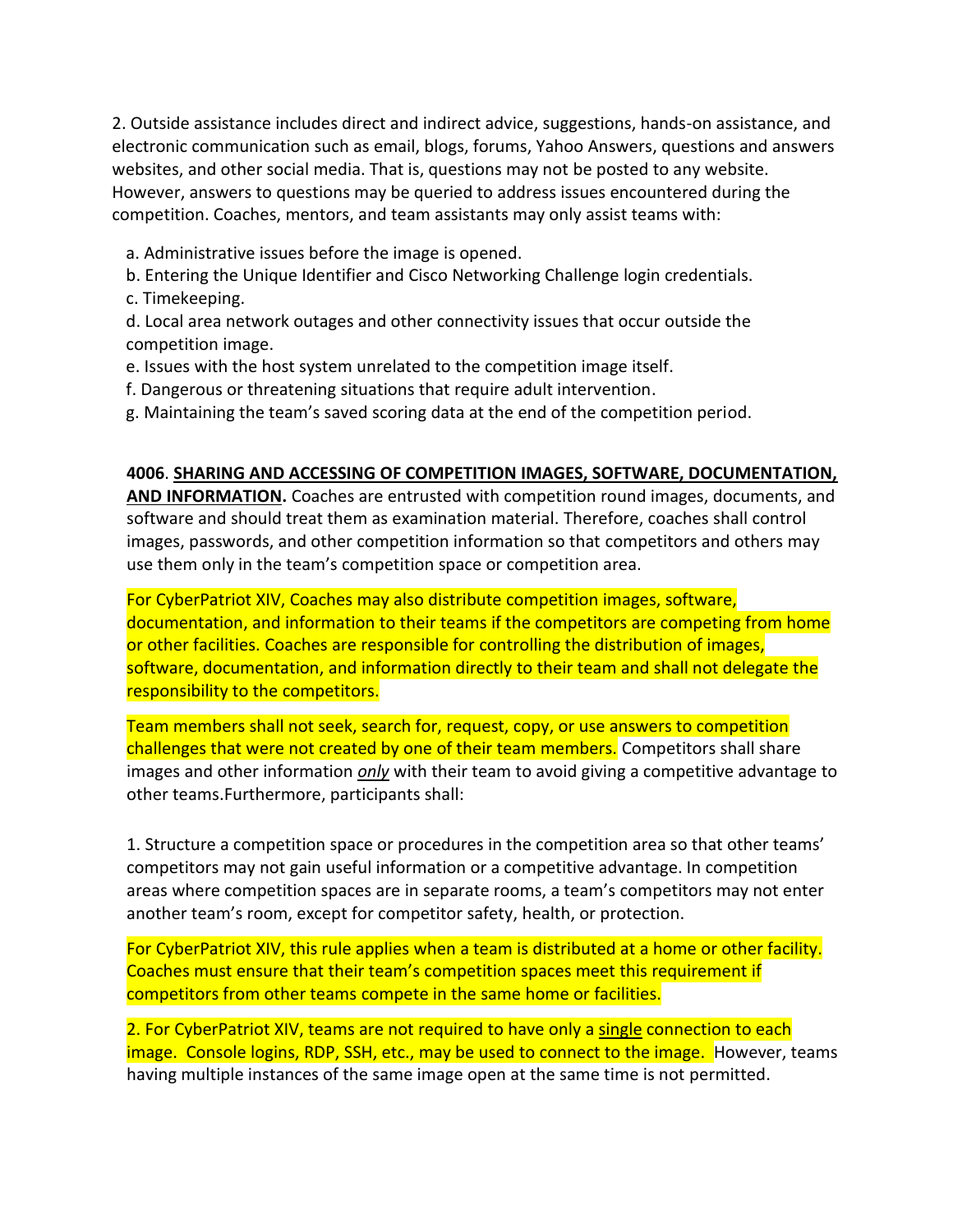3. Strictly limit distribution of CyberPatriot competition and practice images and software to their teams. Coaches shall ensure that the images and Cisco Networking Challenge materials (e.g., Packet Tracer submissions, copies of quizzes) are deleted after each round per the competition email. For CyberPatriot XIV, Coaches may supervise the deletions of images and competition materials with the Competitor's Post-Competition Statement in Appendix XI. The statements will be collected by the team's Coach. If the CyberPatriot Program Office requests the statements, the Coach shall forward them to the CyberPatriot Program Office.

**Note**: All images distributed by the CyberPatriot Program Office are the property of the Air Force Association, not CyberPatriot participants.

4. Not share information about the competition images or challenges with anyone outside of their team.

5. This includes not sharing information with participants of other teams from the same school or organization.

6. Not transfer or cause to be transferred copies of images to persons who are not currently registered CyberPatriot participants. Transfer of the images to non-CyberPatriot participants is a violation of the End User License Agreement.

7. Work only on the images assigned to their team.

8. Ensure that images and passwords are not transferred outside of their team.

9. Not assist or provide an unfair advantage to teams that have not yet competed or are competing in a given round.

10. Not post, teach, email, store, or share answered or unanswered quizzes, questions, challenges, exercises, vulnerabilities, information from within images or competition websites (e.g., www.netacad.com), from the competition. This includes scenarios, web pages, readme.txt files, and other documents associated with images and challenges. Screenshots of the images or the Scoring Report are strictly prohibited.

11. When the round is complete, users shall delete the competition images, software (e.g., Packet Tracer) and ensure their competitors delete the competition images according to the guidance in competition emails.

12. Examples. Examples of image or information sharing violations are:

a. Passing vulnerabilities, information, or answers from a team that has competed or is competing to a team that has not yet competed in a given round.

b. Posting or re-posting information on or from images, competition software, or answers on social media, blog, or other website or through text or email -- even after a round of competition.

c. Using an image or software from the present or a prior competition round for training.

d. Requesting answers or other competition assistance on a blog or social media.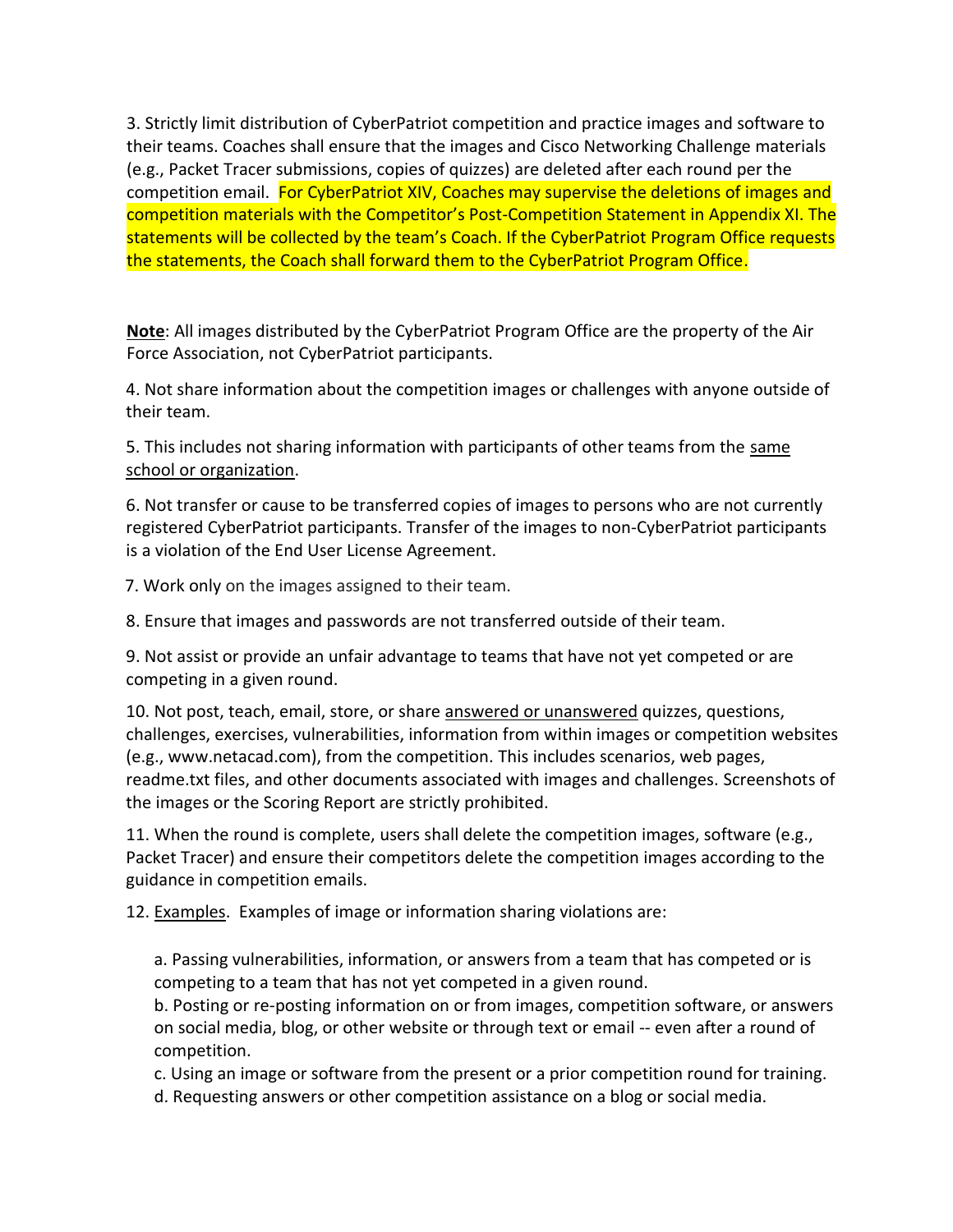e. Teaching or briefing an image or task's vulnerabilities or answers to anyone who has not competed.

f. Teaching or briefing an image or task's vulnerabilities to other teams that have competed even if they have the same coach or mentor.

g. A team from one tier or division viewing or training on another's images or tasks.

h. Assisting another team with their image or task.

i. Posting a competition document or quiz with or without answers.

j. Sharing screen captures of images or image contents.

k. Discussing or sharing answers with other teams at the same school or organization.

 l. Conducting a "Hot Wash" for multiple teams during or after the competition round. m. Sharing audio, video, or photographic information from another team's competition periods.

## 13. **Control of the Competition Area**

a. Coach Presence and Availability. The coach or approved coach alternate of a team must be present (i.e., onsite) to administer all competition rounds where teams are competing in person as a group. For CyberPatriot XIV, coaches or approved coach alternates of teams that are distributed at homes or other facilities must be available for communication with their competitors for the entire competition period.

- a.Multiple Teams. In cases where a competition area contains more than one team, coaches and mentors shall take appropriate action to ensure that no purposeful or inadvertent communication or collaboration occurs between teams. Examples of appropriate action include keeping teams as far away from each other as possible or in separate rooms, keeping the volume of discussions to a minimum, and ensuring that any written notes are only visible to individual teams.
- 14. **Approved Virtual Teams**. Approved virtual teams shall follow the same rules relating to sharing and accessing of competition images, software, and information as physical teams, to include the single connection to an image. Virtual team competition areas and spaces must meet the requirements of supervision and the requirements of physical competition areas and spaces.

**4007. ONE INSTANCE PER COMPETITION IMAGE AND SOFTWARE**. A team may open only one instance of each image or competition software at a time during a competition round. An instance is defined as each time a competition image or competition software is opened in a virtual machine player, Internet browser, or another software program. For CyberPatriot XIV, this rule also applies to teams competing distributed from homes or other facilities.

1. **Instances of Different Images.** If a competition round involves more than one image or other competition software, then only one instance of each distinct image or software may be opened at a time. Teams may have one instance of every distinct image open simultaneously.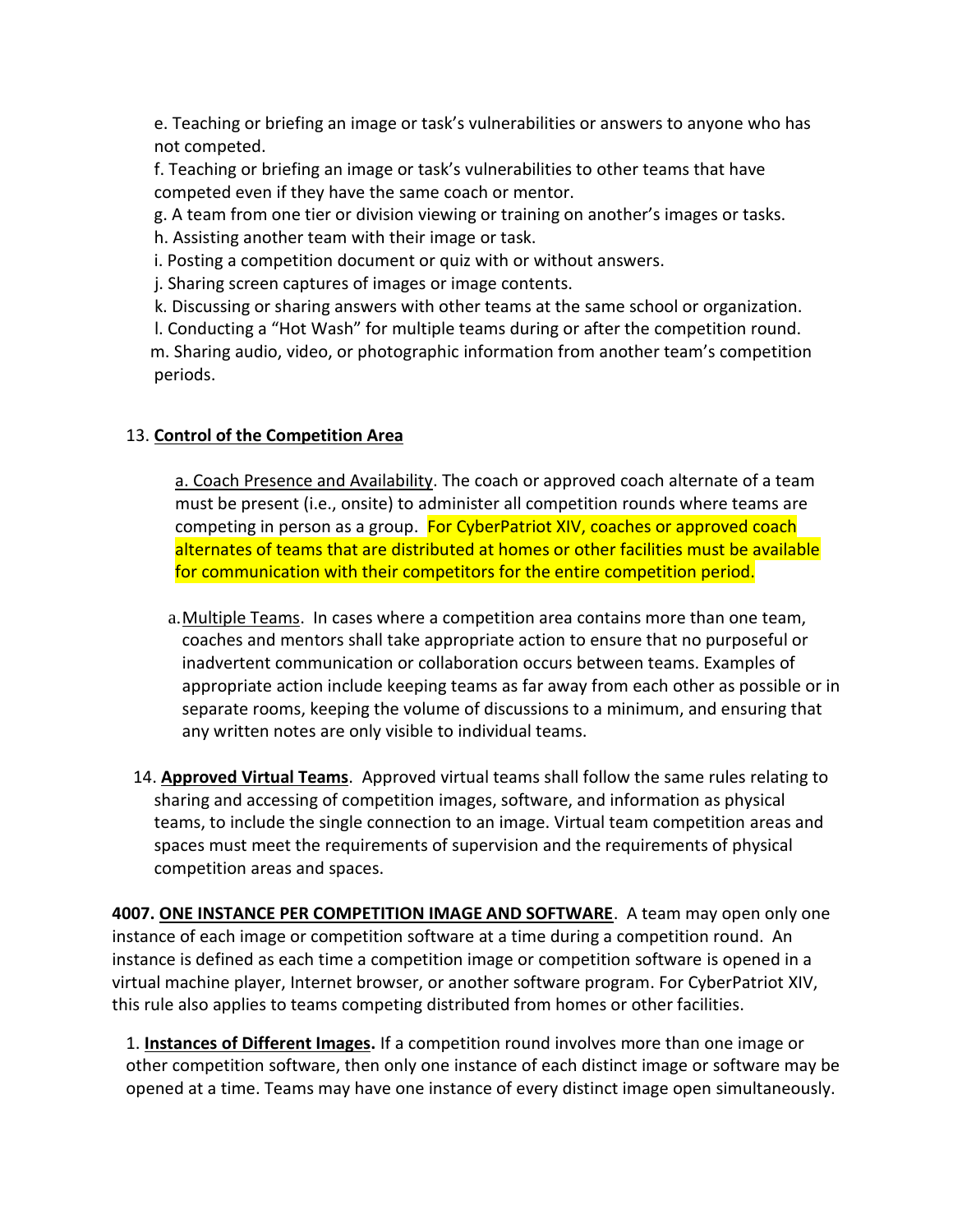Example. If a round has a Windows 10 and a Windows Server 2016 image, one instance of the Windows 10 image and one instance of the Windows Server 2016 image may be open at the same time. The team may not have more than one instance of either image up at the same time.

2. **Shadowing.** Shadowing, following, parallel operations, training, or any other use of a second or more instance of an image or scoring client, online or offline, is NOT permitted.

3. **Additional Compressed (NOT UNZIPPED) Image Downloads**. Teams may place an additional *ZIPPED* download of each image in a given round of competition on other host computers. If the host computer fails or the original download is corrupted or deleted, the team may use this compressed image. Coaches shall ensure that the zipped images are deleted after the competition round.

4. **Re-Opening Images**. A second instance of an image may be opened if only the original image is corrupted or malfunctions. In this case, the original instance must be closed and deleted before the team opens another instance. If the original instance is not closed, the scoring engine will show multiple concurrent instances of the image, which is grounds for an inquiry and a penalty. The competition period time will continue regardless of the time required for opening a new image.

5. **Image Snapshots Prohibited**. Using image snapshots or similar capabilities is strictly prohibited. Snapshots include the use of host system file copy mechanisms to create a backup copy of an image. Snapshots or backups cannot be used to roll back to a previously known good state. If the competition image becomes corrupted or unusable, the team must start from the beginning with a clean image extraction from the zipped file.

**4008. INTERNET CONNECTIVITY TO COMPETITION SERVERS AND WEBSITES REQUIRED**. Teams are responsible for their own Internet connectivity for the entire time in which they compete. An image or competition challenge may not be worked offline without ever connecting to the competition server. An image or competition challenge without a valid Unique Identifier or login credentials will have a score without a matching history, which is possible grounds for disqualification for the team using it.

1. **Mandatory Website Access**. Internet access to [www.uscyberpatriot.org](http://www.uscyberpatriot.org/) and its web pages is mandatory for the competition. A list of websites required for the challenges is located at <https://www.uscyberpatriot.org/competition/technical-specifications>.

2. **Coach's Dashboard**. Coaches should safeguard an up-to-date screen capture or printed copy of their team information on the coach's dashboard to mitigate a network or website outage.

3. **Competing During a Network Outage**. If a team experiences a network outage, the competitors should continue competing on their images while waiting for network restoral. The scoring engine will track the team's progress and report it when the network is restored.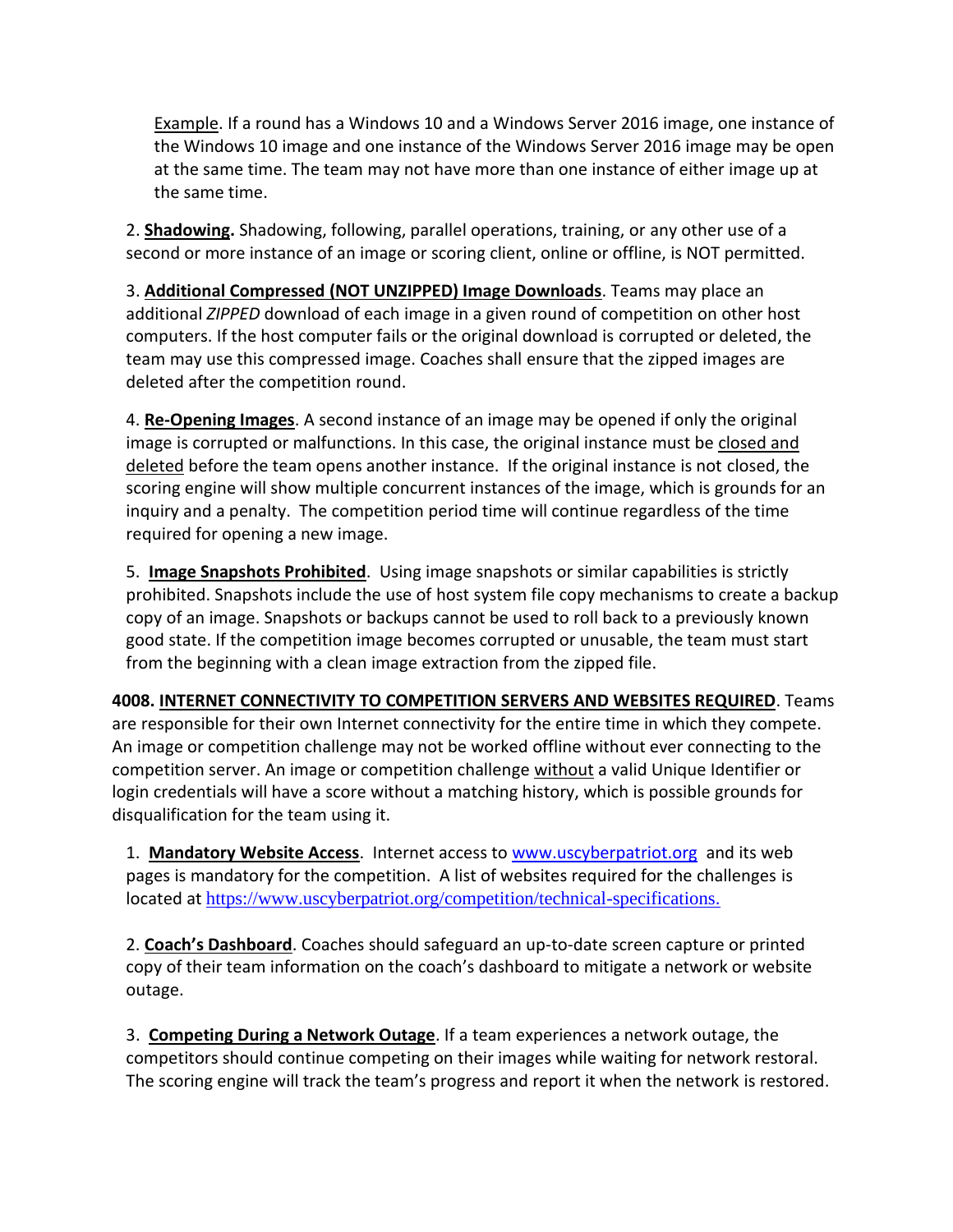4. **Network Backup Plan**. Teams should have a backup plan so that they can still compete in the event of a network failure. Backup plan examples include the pre-arranged use of a library or a private residence with sufficient adult supervision and deemed safe by the coach within the policies of the school or organization.

**4009. OFFENSIVE ACTIVITY AND TAMPERING PROHIBITED**. Participants shall not conduct offensive activity or tampering against other teams, competitors, the competition systems and servers, documents, tasks, or non-participants to gain a competitive advantage for them or others. Additionally, participants may not actively seek or exploit vulnerabilities in images, competition systems, competition software, or tasks at any time. Offensive activity includes:

- 1. Hacking.
- 2. Reverse engineering of Cyberpatriot and Competition-related software.
- 3. Interference with another team's ability to compete.
- 4. Social engineering or posting of false information to platforms including the CyberPatriot Facebook page, Twitter, text, chat, email, etc.
- 5. Tampering with, copying, or modifying components of competition images, the competition scoring system, or other competition software or hardware. Copying an image in its entirety to be used as a backup is not permitted.
- 6. Changing or tampering with host systems, clients, or host timekeeping devices.
- 7. Tampering with or modifying documents belonging to other participants or the CyberPatriot Program Office.
- 8. Any other activity aimed at manipulating or deceiving other competitors, the CyberPatriot Program Office, or competition staff.
- 9. Posting or otherwise communicating vulnerabilities in an image or task except to the CyberPatriot Program Office.
- 10. Penetration testing competition images or competition systems or tasks.

11. Attempted or successful unauthorized entry into competition systems.

12. DDoS or DoS attacks on CyberPatriot participants, networks, or systems.

Warning: Unauthorized copying of competition scoring software components from the virtual machine may damage the systems to which they are copied.

#### **4010. RESOURCES**

1. **Internet Resources**. During competition rounds, Internet resources (e.g., FAQs, how-to guides, existing discussion forums, company websites, documentation, software, shell scripts, batch files, registry exports) are valid for competition use under the following conditions.

a. The resource is *free,* and access has not been granted based on a previous fee,

membership, employment, purchase, credit card, or other monetary instruments.

b. No token, smart card, common access card, etc., is required to access it.

c. The resource is publicly and reasonably available to all teams.

d. The resource must *not* be specifically created for the CyberPatriot competition or any event using CyberPatriot software.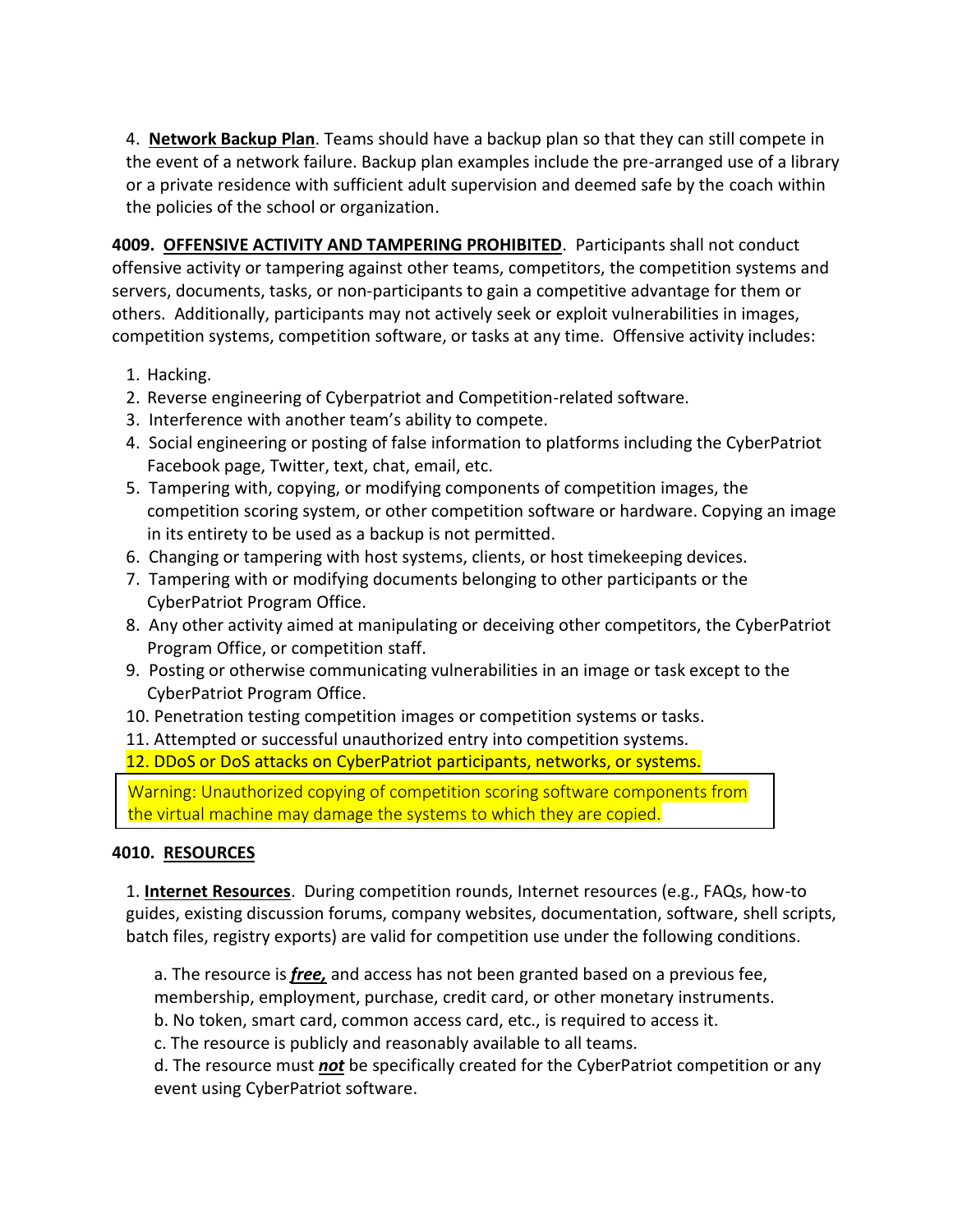e. The resource was not staged at an internet location by the team.

Resources located o[n www.uscyberpatriot.org](http://www.uscyberpatriot.org/) may be used during competition. Use of any resources created by other teams or by coaches, mentors, or team assistants is a violation of this rule.

2. **Printed Material**. Printed or handwritten reference materials (books, magazines, checklists, etc.) are permitted in competition spaces. Competitors shall choose and collect their team's printed material for the competition round *WITHOUT* the assistance of coaches, mentors, other teams' competitors, or non-competitors. Competitors are not required to reprint existing material.

3. **Electronic Media and Communication Devices**. Coaches shall ensure that their teams compete without outside assistance through electronic media or communication devices. The following stipulations apply to this rule.

a. Electronic Media. Because inconsistent Internet connections among teams may cause a competitive disadvantage, electronic media as defined below may be used in the online competition rounds under the following conditions.

(1) Permitted electronic media is defined as memory sticks, flash drives, removable drives, CD-ROMs, or other similar storage devices.

(2) Media must be prepared by a team's competitors. Coaches, mentors, other teams, and non-competitors shall not prepare a team's electronic media.

(3) Authorized Patches, Updates, Documents, and Data. Patches, updates, and other Internet resources and software tools authorized in the "Software Tools" paragraph in this chapter are permitted on electronic media.

(4) Offline Copy of Online Resources. A team may use an offline copy (on electronic media) of an otherwise freely available Internet resource, subject to the same definitions and restrictions as 4009.1 and its sub-parts.

b. Communication Devices. Cell phones, smartphones, and other wireless or wired devices are allowed in the competition space but shall be used to communicate only with team members, or in an emergency, they may be used to contact emergency services or appropriate people. The devices shall not be used to send, receive, post, share, or obtain competition information to and from people or sources outside of the team.

c. Staging Resources. Teams shall not stage or access unauthorized resources on the Internet, networks, systems, servers, storage devices, communications devices, etc. Emailing or otherwise transferring unauthorized tools, scripts, and data to the image host computer via another computer or device is prohibited. Secure FTP sites may not be used.

4. **Software Tools and Scripts**. Competitors shall set up and use software tools without outside assistance. Internet resource conditions also apply to software tools.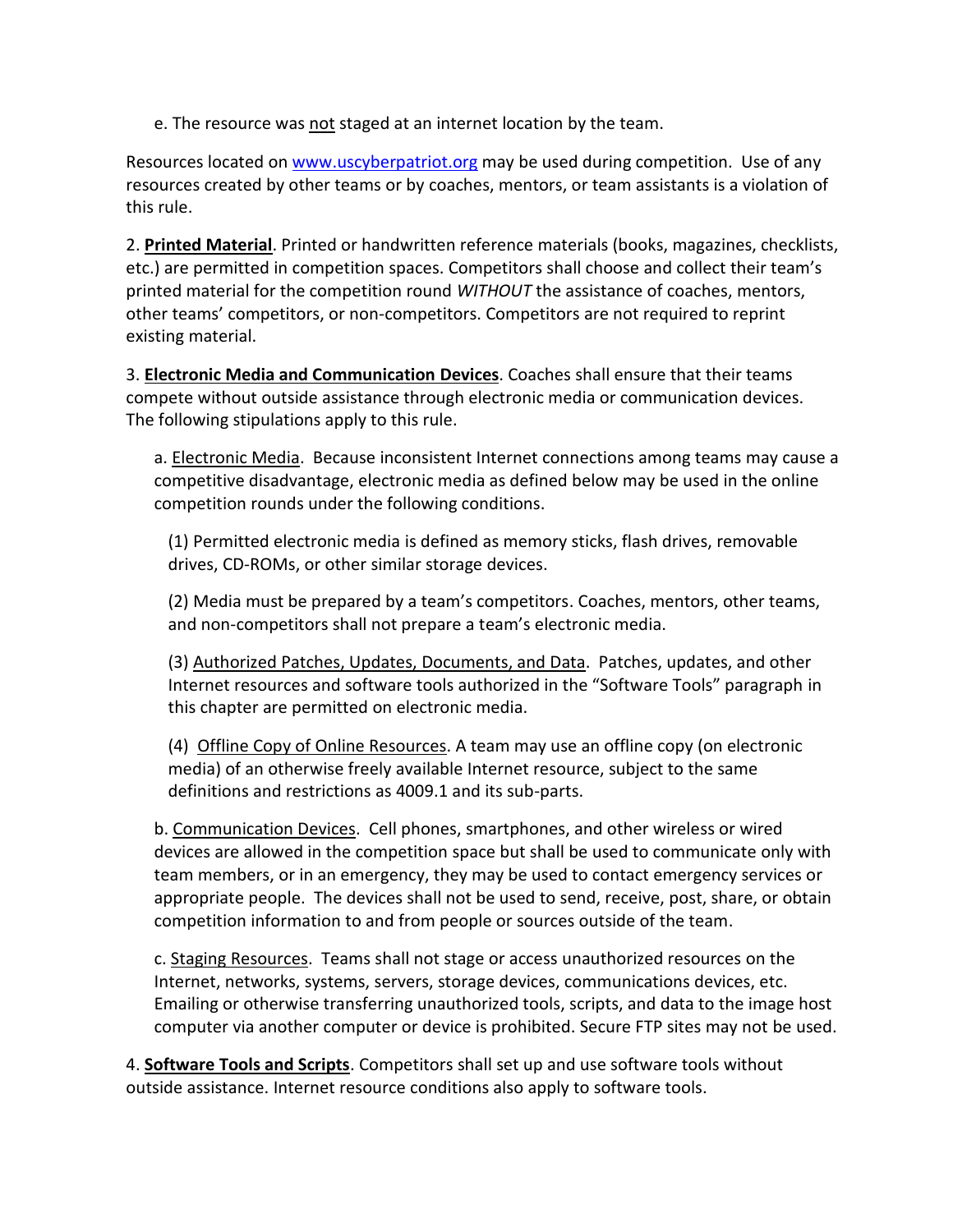a. The tool must be searchable on the public Internet with Google and Yahoo search engines. *ALL* Internet users have access to the tool(s).

b. Competitors have access to and are authorized to use their Azure Dev Tools for Teaching accounts.

c. WinMD5, 7-Zip, and VMware Workstation Player are competition software and are authorized for the online rounds of competition. Teams using other software tools that do not meet competition technical specifications compete at their own risk. (See Chapter 3.)

d. Teams should not delete, disable, or tamper with anything in the CyberPatriot folder or the CyberPatriot Scoring Service on their images. Furthermore, they should ensure that any antivirus or antimalware software that is installed on competition images does not interfere with this folder or service.

e. Scripts. For purposes of the competition, scripts created by the competitors of a CyberPatriot team are not considered software tools.

 (1) Teams may use scripts at their own risk. Failure to gain points using a script will not receive consideration for score correction or appeal.

 (2) Teams shall not use scripts or software created by members of other CyberPatriot teams, coaches, mentors, or team assistants.

 (3) Teams from the same school or organization may **not collaborate** in the creation of scripts and may not share scripts with each other or other teams.

 (4) Teams may not update scripts based on competition information provided by other teams.

5. **Posting or Publicizing Resources**. Publicly posting, distributing, or otherwise publicizing scripts, software, or other resources that were created for the CyberPatriot competition or events involving CyberPatriot software is prohibited.

#### **4011. SUPERVISION AND OVERSIGHT**

1**. Coach Supervision of Team(s).** Coaches shall supervise their teams for the entire competition period. The minimal required supervision is:

a. The Coach is physically present when competitors are competing in person as a group.

 b. If the Coach cannot be present, then a Coach Alternate must be requested by the Coach or verification official and approved by the CyberPatriot Program Office.

 c. **CyberPatriot XIV Distributed Team Supervision Requirements**. During CyberPatriot XIV, the Coach or Coach Alternate is required to supervise their teams that compete from distributed locations. The minimal supervision required is: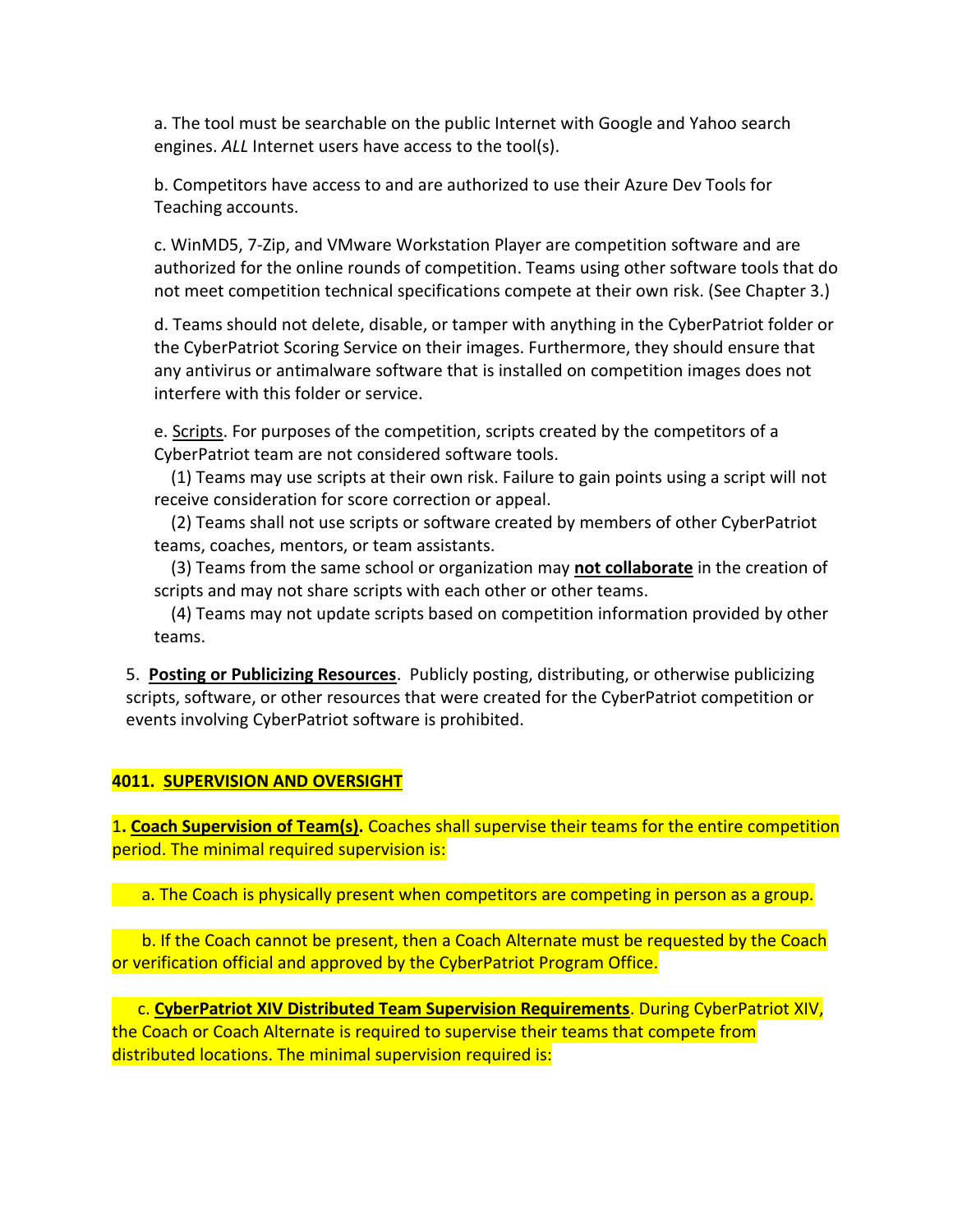(1) The team's Coach must **speak to each competitor** at least once during the competition period to check on their well-being and competition status via video or voice **at least once**. Chat, voicemail, or texting does not meet this requirement. It must be real-time verbal communication.

 (2) The Coach is virtually present or available to teams distributed and homes and other facilities through digital, audio, or video means for the entire competition period.

 (3) The competitors must provide the Coach with an **electronic or hard copy** of the **CYBERPATRIOT XIV COMPETITOR POST-COMPETITION ROUND STATEMENT** in Appendix XI before 11:59 pm Eastern Time of the last scheduled day of the competition.

### (4) The team's Coach shall maintain the season's **COMPETITOR POST-COMPETITION ROUND STATEMENTS** until February 15.

2. **Oversight Visits to Competition Areas and Spaces**. Coaches shall allow the CyberPatriot competition staff and AFA officials to visit their competition areas and spaces so they may observe the conduct of the competition and fulfill their oversight role. An oversight visit does not relieve the coach of their authority and responsibilities for the team.

3. **CyberPatriot Competition Staff Entry into a Competition System**. During the competition, the CyberPatriot Program Office staff may request to view teams' systems for oversight, competition administration, and troubleshooting purposes. CyberPatriot staff will not change teams' systems. Teams shall allow the competition staff immediate access to their system(s) when requested.

**4012. INQUIRIES**. In cases of apparent violations of the rules in Paragraphs 4002-4009 or scoring or other irregularities, the National Commissioner may appoint a CyberPatriot staff member to conduct an inquiry. The following items may be part of an inquiry.

1. **Competition Materials.** Competition images, documents, software, and exercises that are involved in an inquiry require special handling by coaches.

a. Security. The coach of a team that is the subject of an inquiry or who has team members that are subjects of an inquiry shall secure and take measures to prevent access to the competition materials affected. They shall not be opened, modified, or otherwise tampered with unless requested by the investigator. Forensic analysis of images may be done during the inquiry.

b. Transfer or Upload. When required, the coach shall transfer or upload the competition images and other materials to a designated location.

2. **Interviews**. Interviews conducted in the course of the inquiry may be held in-person, by telephone, or by other means.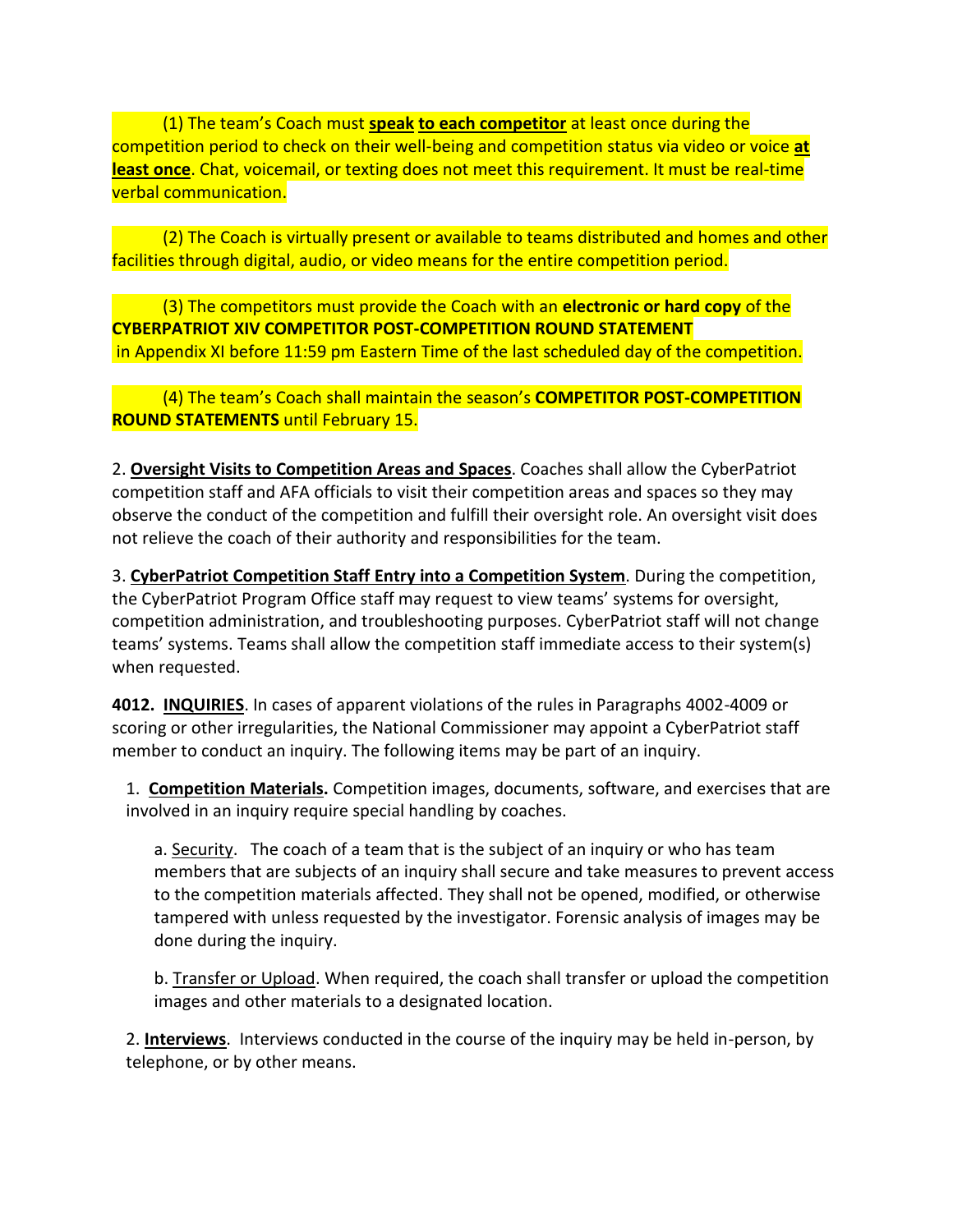3. **Questionnaires**. The investigator may request that participants involved in an inquiry respond to a questionnaire concerning the inquiry.

**4013. PENALTIES**. A team or participant that does not cooperate in an inquiry may incur a penalty to include the disqualification, suspension, or ban of an individual or team as determined by the National Commissioner. Any and all of the penalties below may be applied for any violations of the rules in this document to include misconduct.

1. **Minor Penalties**. In the event of a minor rules violation, the National Commissioner may impose competition penalties on a team including:

- a. Score reduction.
- b. Time disadvantage in future competition rounds.
- c. Invalidation of a team's competition round score.

2. **Disqualification**. If the National Commissioner rules that a participant or team committed a major rules violation, they may be disqualified. Disqualified participants and teams are ineligible for awards and recognition to include sponsor scholarships and internships and are subject to:

a. Suspension. The terms and time limit of a participant or team suspension from the competition are at the discretion of the National Commissioner.

b. Termination. A participant or team is immediately terminated from the CyberPatriot Program for the entire season.

c. Ban. A ban is the permanent disqualification of a participant or team from the CyberPatriot program. It is the most severe administrative penalty that can be imposed. Reinstatement is at the sole discretion of the National Commissioner.

3. **Other Penalties**. Other penalties invoked by the National Commissioner may affect a team's final score or advancement.

4. **Replacement Teams**. If a team that has advanced to the National Finals Competition is suspended, unable to compete, or banned, a replacement team may be chosen at the discretion of the National Commissioner. In the event the National Commissioner decides to designate a replacement team, the following criteria will be considered:

a. Open and Middle School Divisions -- The team that would have next qualified but did not advance.

b. All Service Division -- The team that would have next qualified but did not advance.

c. Teams that did not compete in the State Round in the Platinum Tier for their respective category shall not be considered for the National Finals Competition.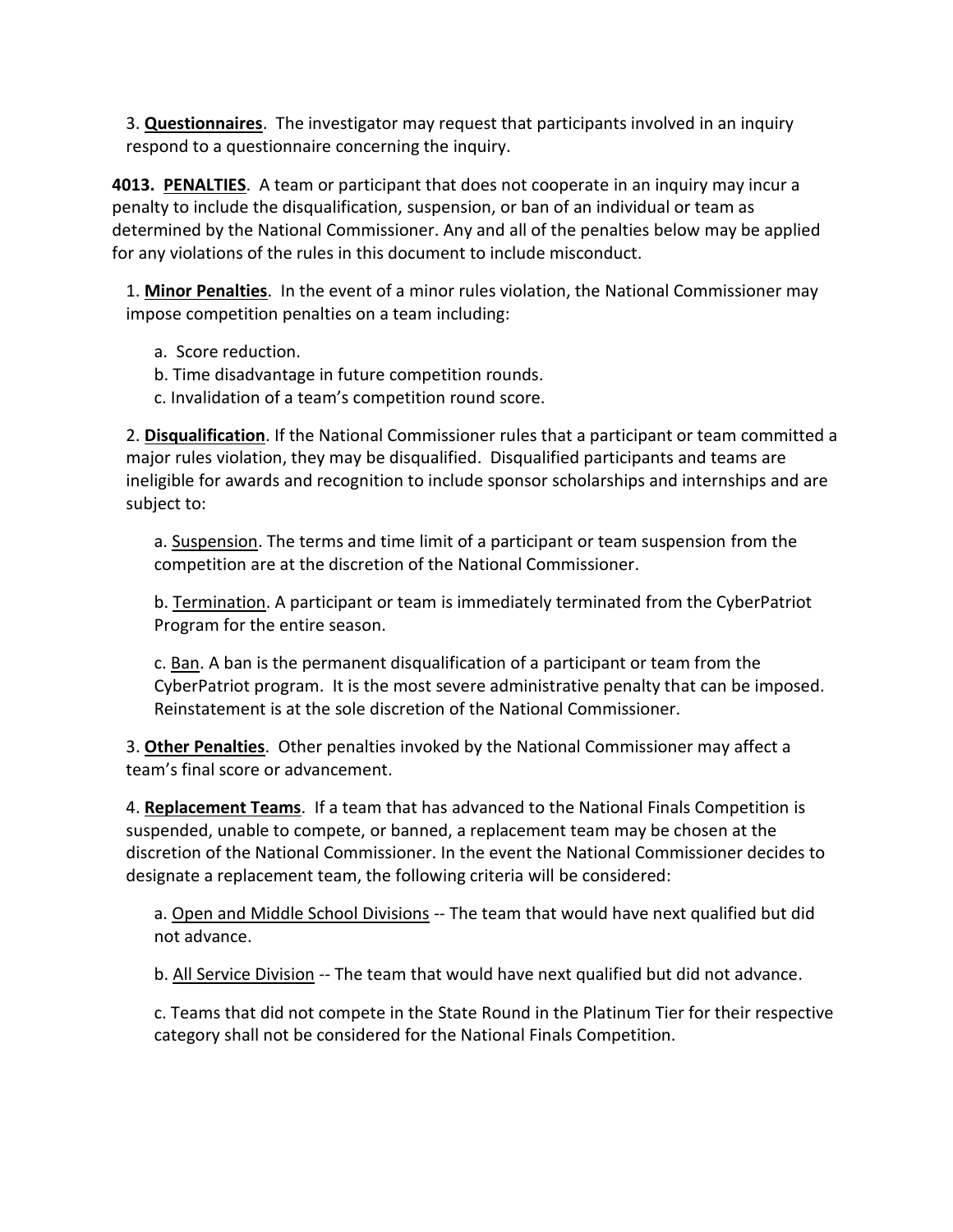d. If a designated replacement team does not respond with the information required for the competition or logistics when requested, the National Commissioner may revoke the designation of the replacement team.

**4014. EMERGENCY COMPETITION DATE**. Only coaches may request an Emergency Competition Date for a verified emergency. The CyberPatriot Program Office will determine the Emergency Competition Date for a round based on resource availability to support the date. The coach will submit requests via the procedures in the competition round StartEx email. It will typically be an online form. The form will go through the appeals process. Emergency Competition Dates are used only for:

1. Severe weather or other widespread emergencies that prevent teams from competing.

2. Unplanned hospitalization of a coach that causes a team not to compete.

3. Other requests due to extreme circumstances affecting the team's ability to compete will be considered by the CyberPatriot Program Office on a case-by-case basis.

The CyberPatriot Program Office will **not consider schedule conflicts** for Emergency Competition Date appeals.

**Deadline:** Emergency Competition Day requests at 4:00 PM Eastern Time, the first Tuesday after the scheduled round ends.

**4015. SCORE CORRECTIONS.** Only a Coach may submit a request to correct their team's scores. There are two ways to request score corrections

 - Score Correction Request. A score correction request is an online form used by Coaches during the scheduled competition round to request a score correction for their team. A team's score correction due to an administrative, technical, or scoring error requires a coach to submit an online score correction request. The online score correction request form is found in the StartEx email.

 - Preliminary Score Discrepancy Report. After the online round is complete, preliminary scores are published. At that time, only the Coach may submit an online Preliminary Score Discrepancy Report. The report is for a discrepancy in the preliminary scores only. Coaches may not use the report to report administrative, technical, or scoring errors during the online round. Discrepancies Coaches may note on the form include incorrect scores, penalties, team number mixups, overtime, and multiple instances. The online preliminary score discrepancy form is found in the StartEx email.

1. **Deadlines**. The deadlines for Coaches to request score corrections are:

a. **Score Correction Request.** The deadline is **11:59 PM Eastern Time** on the day the scheduled round ends. Requests to correct scoreboard warnings and suspected scoring issues during the round will not be accepted after the deadline.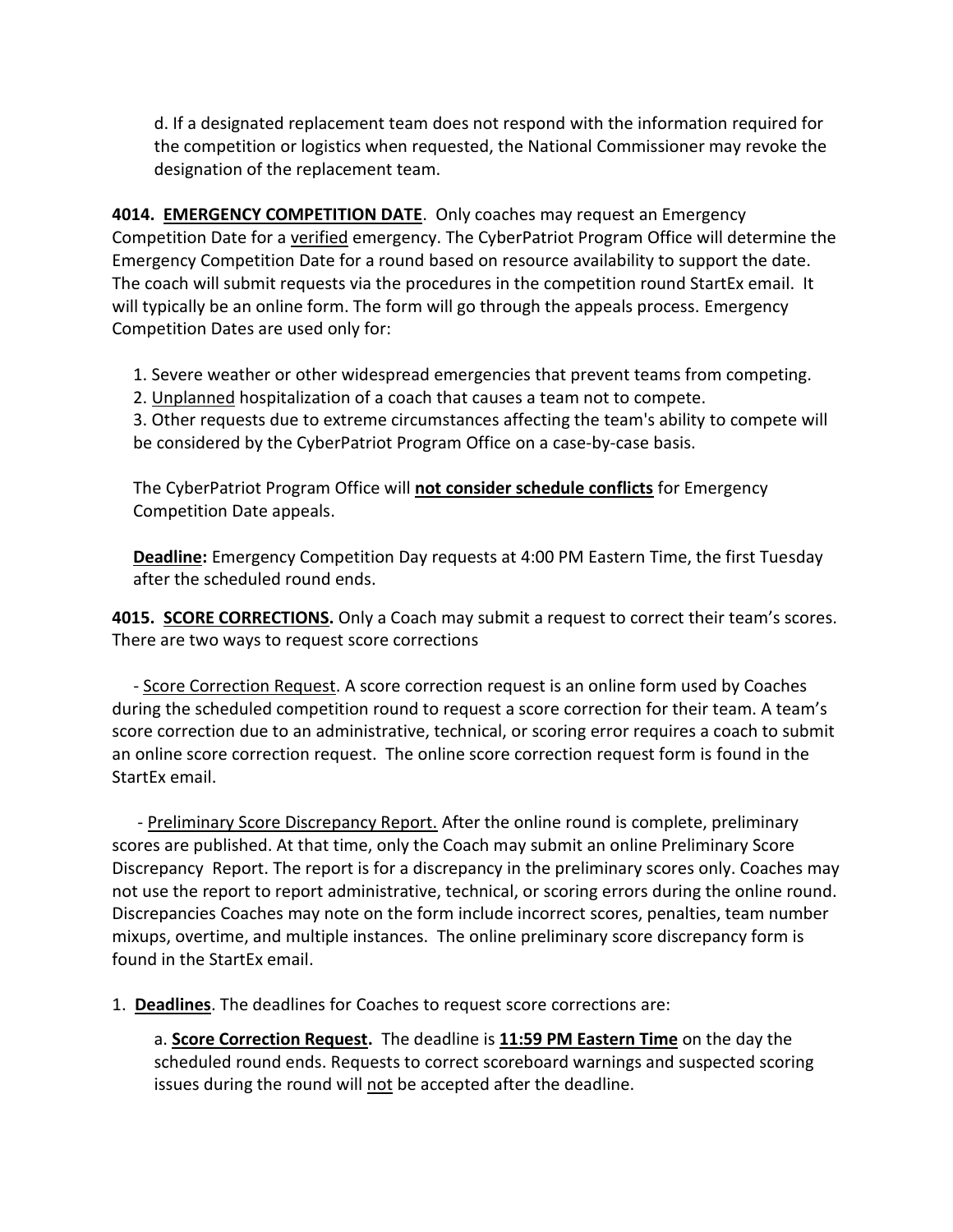b. **Preliminary Score Discrepancy Reports**. The CyberPatriot Program Office will publish the deadline in the preliminary score email. Requests to correct scores will be accepted after the deadline.

2. **Documentation.** Score Correction Requests will be submitted online without supporting documentation. The CyberPatriot Program Office will request documentation as needed. However, coaches who document a scoring error may expedite the correction process and further their team's case. Valuable documentation includes the following.

a. **Scoring Files**. Scoring data stored on the Windows images

(C:\CyberPatriot\ScoringData folder) and the Ubuntu images (/opt/CyberPatriot/) is the best documentation to prove a scoring error. The data may be copied from the image and emailed to the CyberPatriot Program Office. To ensure that an image is not damaged, coaches should copy the data and not remove or alter it.

b. **Full-Screen Capture of the Scoring Report Page**. If the scoring report page's screen capture is cut off or modified, it will likely not be considered. The screen capture should be easily readable and include:

- CyberPatriot Logo Fall report Generated Time Current Unique Identifier
- Known Issues Fixed Penalties Assessed Score
	-
- 
- Copyright Information Connection Status

\* Screen captures of the Scoring Report are to be submitted to CyberPatriot and then deleted before the next competition Round. It is a rules violation to keep a screenshot of the Scoring Report for reasons other than score discrepancy disputes.

c. **Competition Scoreboard Screenshot**.Complete screenshots are helpful but not required.

**4016. APPEALS PROCESS**. The appeals process is a formal procedure that ensures competition fairness by considering unforeseen conditions that impact a team's ability to compete. The process is *NOT* a vehicle for a team to pursue advancement in the competition by other means. The following rules apply to appeals. The National Commissioner is the final decision authority on all appeals.

1. **Deadlines**. Unless otherwise published by the CyberPatriot Program Office, appeals must be received by the CyberPatriot Program office before 4:00 p.m. Eastern Time on the second day after the round was completed. Coaches that cannot access the online form may email their appeals to [cpoc@uscyberpatriot.org.](mailto:cpoc@uscyberpatriot.org)

2. **Originator**. Only the team's coach may originate a team's appeal.

 3. **Emergency Competition Date Appeals**. Only the reasons in paragraph 4013 will be considered for an Emergency Competition Date appeal. Schedule conflicts will not be considered for Emergency Competition Date appeals.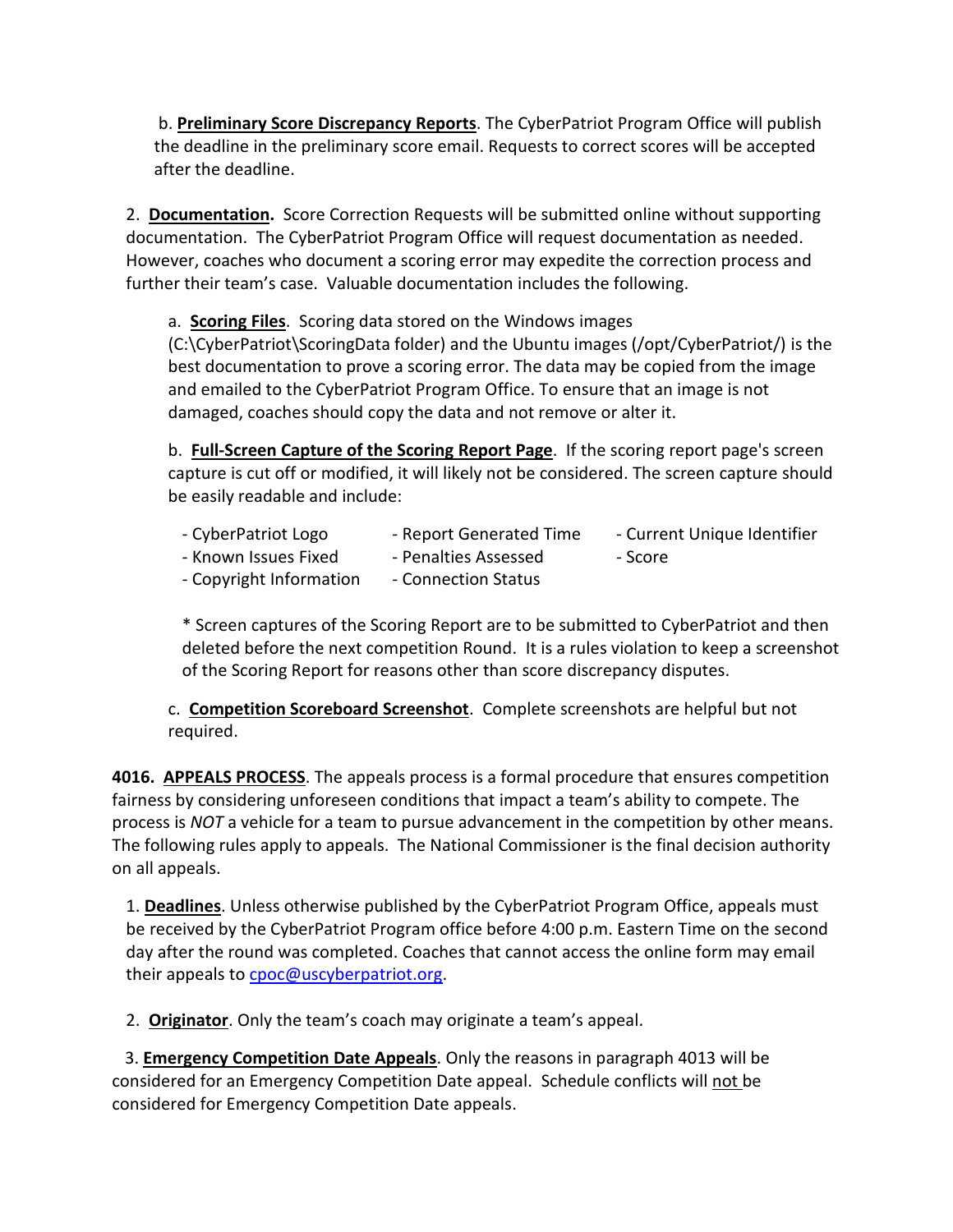### 4. **Grounds Not Considered for Appeals**

a. Issues stemming from non-VMware virtualization software or VMware versions other than the version of VMWare Workstation Player as published on the technical specifications page on the CyberPatriot website.

b. Failure to receive competition email

c. Ignorance of the original competition round dates

d. Failure to secure a coach alternate

e. Failure to access the competition space

f. Scheduling conflicts

g. Internet connectivity issues that are not due to uncontrollable circumstances

h. Failure to properly work out connectivity issues with the IT department (e.g., firewall exceptions, using the Connection Test software)

i. Hot spot or air card failure

j. Issues caused by changing default VMware Workstation Player settings (e.g., memory, processors).

k. Coach or team-caused use of incorrect Unique Identifiers or Cisco Login Credentials after Round 1.

l. Issues related to the use of non-Windows host systems (For compatibility issues, teams should have access to at least one Windows host computer that meets hardware and software technical specifications.).

m. Issues related to Windows host computers and software that do not meet technical specifications listed in the Rules Book or competition email (e.g., no 64-bit system, virtual technology disabled, etc.)

5. **Scored Vulnerability Fixes or Remediation**. Any appeal concerning an alternative scored vulnerability fix or an alternative remediation method must be certified by the registered coach. The appeal must be first reported in the Score Correction Request or it will not be considered. If the appeal is determined to be valid, the coach certification will be in an online form provided upon request from the CyberPatriot program office. Failure to score points through the use of a script(s) will not be considered.

 a. A statement certifying that the team members did not read, discuss, overhear, post, or otherwise receive, share, or publicize the vulnerability fix or remediation with any other team to include those in the same organization or school or those teams coached by the same coach.

 b. A statement certifying that the team actually tried the fix or remediation that is the subject of the appeal

c. A description of how the team found out about the scored vulnerability.

 d. A full and detailed description of the commands and actions taken to fix or remediate the vulnerability.